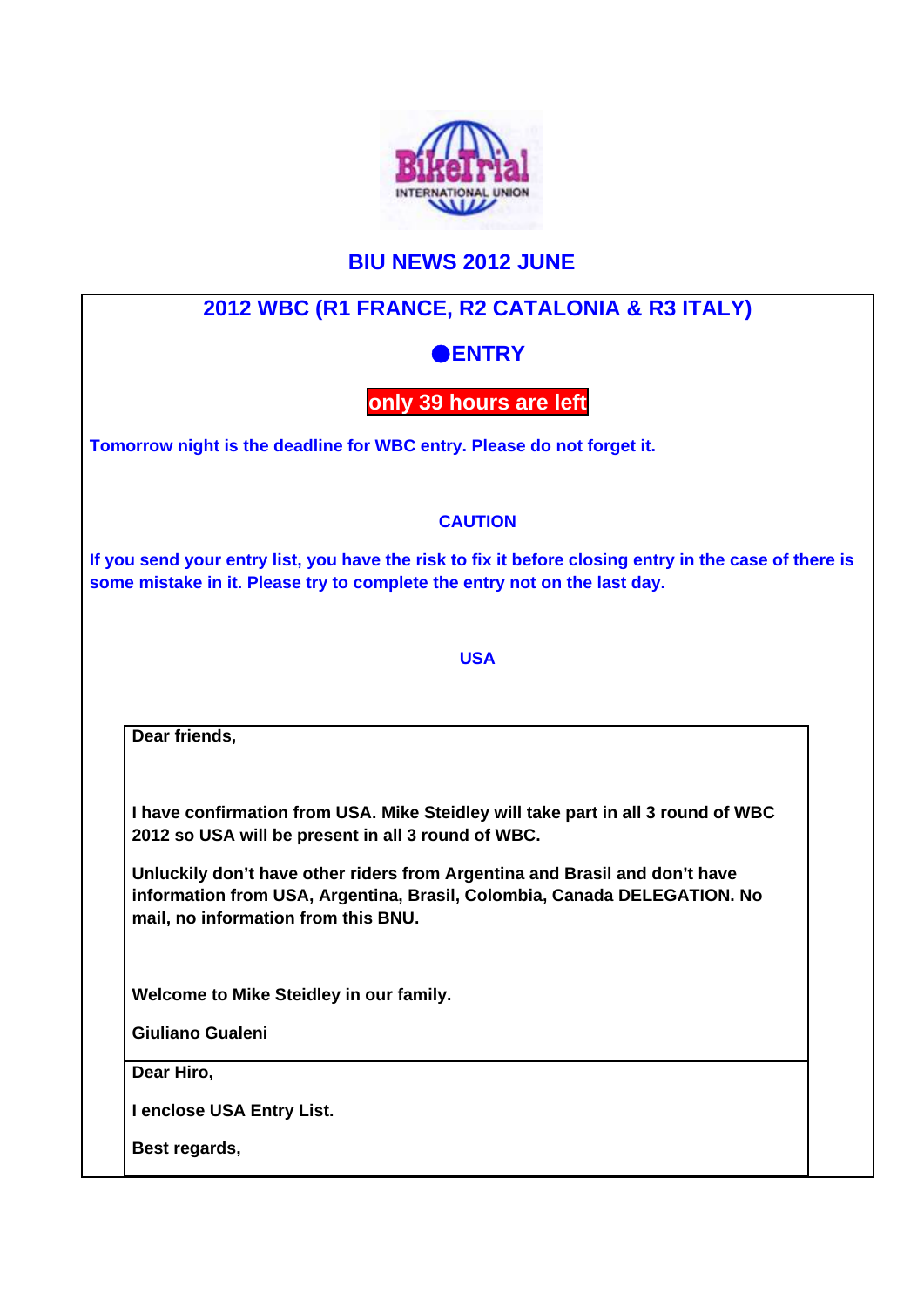|                | Very good!                                                                                                                                                                                                                                                                                                                                                                                                                                                                                                                                                                                                                                                                                                                |  |  |
|----------------|---------------------------------------------------------------------------------------------------------------------------------------------------------------------------------------------------------------------------------------------------------------------------------------------------------------------------------------------------------------------------------------------------------------------------------------------------------------------------------------------------------------------------------------------------------------------------------------------------------------------------------------------------------------------------------------------------------------------------|--|--|
| <b>LM</b>      |                                                                                                                                                                                                                                                                                                                                                                                                                                                                                                                                                                                                                                                                                                                           |  |  |
| <b>BELGIUM</b> |                                                                                                                                                                                                                                                                                                                                                                                                                                                                                                                                                                                                                                                                                                                           |  |  |
|                | <b>Dear Jean-Michel</b>                                                                                                                                                                                                                                                                                                                                                                                                                                                                                                                                                                                                                                                                                                   |  |  |
|                |                                                                                                                                                                                                                                                                                                                                                                                                                                                                                                                                                                                                                                                                                                                           |  |  |
|                | There are 3 things not right in your entry list.                                                                                                                                                                                                                                                                                                                                                                                                                                                                                                                                                                                                                                                                          |  |  |
|                | (1) LICENSE NUMBER                                                                                                                                                                                                                                                                                                                                                                                                                                                                                                                                                                                                                                                                                                        |  |  |
|                | It should be as follows. Please see below.                                                                                                                                                                                                                                                                                                                                                                                                                                                                                                                                                                                                                                                                                |  |  |
|                | <b>Art. 03 ENTRIES</b>                                                                                                                                                                                                                                                                                                                                                                                                                                                                                                                                                                                                                                                                                                    |  |  |
|                | An application form will be distributed upon presentation of a current BIU license<br>issued by the Biketrial national union (BNU) of each country in the current year.<br>Riders are allowed to receive only one license per year. If the rider possesses a<br>license, he/she can enter any competition in that year. When a case of entry<br>limitation applies, it should be started in the rules corresponding to the event or<br>the championship. Handwritten licenses are not valid. License number has to be 3<br>figures for country code and 5 figures for issued number. (i.e. $\Box \Box \Box - \Box \Box \Box \Box$ ).<br>(e.g.: USA = 001 - 00001, Czech Republic = $420 - 00001$ , France = 033 - 00001). |  |  |
|                | (2) BIKE BRAND                                                                                                                                                                                                                                                                                                                                                                                                                                                                                                                                                                                                                                                                                                            |  |  |
|                | You should write the brand name of the bike.                                                                                                                                                                                                                                                                                                                                                                                                                                                                                                                                                                                                                                                                              |  |  |
|                | (3) WHEEL SIZE                                                                                                                                                                                                                                                                                                                                                                                                                                                                                                                                                                                                                                                                                                            |  |  |
|                | You should write the wheel size of the bike.                                                                                                                                                                                                                                                                                                                                                                                                                                                                                                                                                                                                                                                                              |  |  |
|                | I am waiting for your list.                                                                                                                                                                                                                                                                                                                                                                                                                                                                                                                                                                                                                                                                                               |  |  |
|                | Please complete the entry before the deadline.                                                                                                                                                                                                                                                                                                                                                                                                                                                                                                                                                                                                                                                                            |  |  |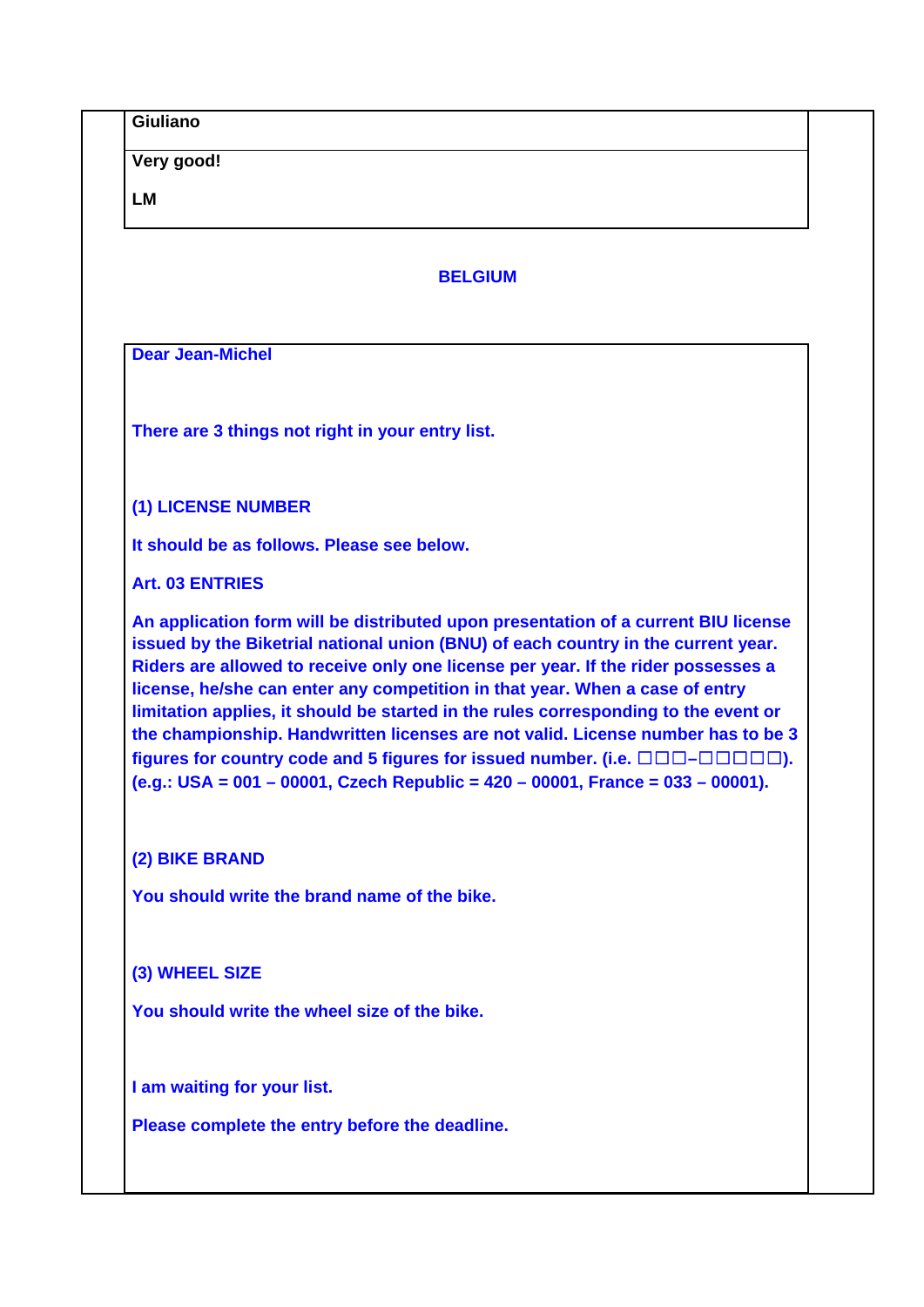**Sincerely yours,**

**Hiro**

**Dear Hiro,**

**Here are our belgian riders registration completed. I wait for the datas for the seven riders I receive the informations from Giuliano.**

**Best regards.**

**Good morning dear friend,**

**I received yesterday request of participation in Sonico WBC from Belgian Riders:**

|              | <b>Dubois Damon</b>       | 24/01/1994 |
|--------------|---------------------------|------------|
| $\mathbf{2}$ | <b>Collart Quentin</b>    | 24/09/1995 |
| 3            | <b>Timellini Maxine</b>   | 28/07/1986 |
| 4            | <b>Timellini Rodrigue</b> | 21/04/1991 |
| 5            | <b>Alkema Gil</b>         | 01/04/1991 |
| 6            | <b>Maniet Romain</b>      | 19/07/2000 |
| 7            | <b>Maniet Loic</b>        | 16/04/2004 |

**This rider want compete in WBC in Sonico. I ask with MAXIMUM urgency to Mr. Jean Michel to issue License to this Riders. I ask to Mr. Hiro to delay the dead line till 28 June 2012. Dear Jean Michel, EBU can help you with License, please write me very soon. Unluckily I have write you many times in this period but I understand that you are too many busy on your job.**

**Please help us to have Rider in our competition.**

**Thank you very much,**

**Giuliano Gualeni**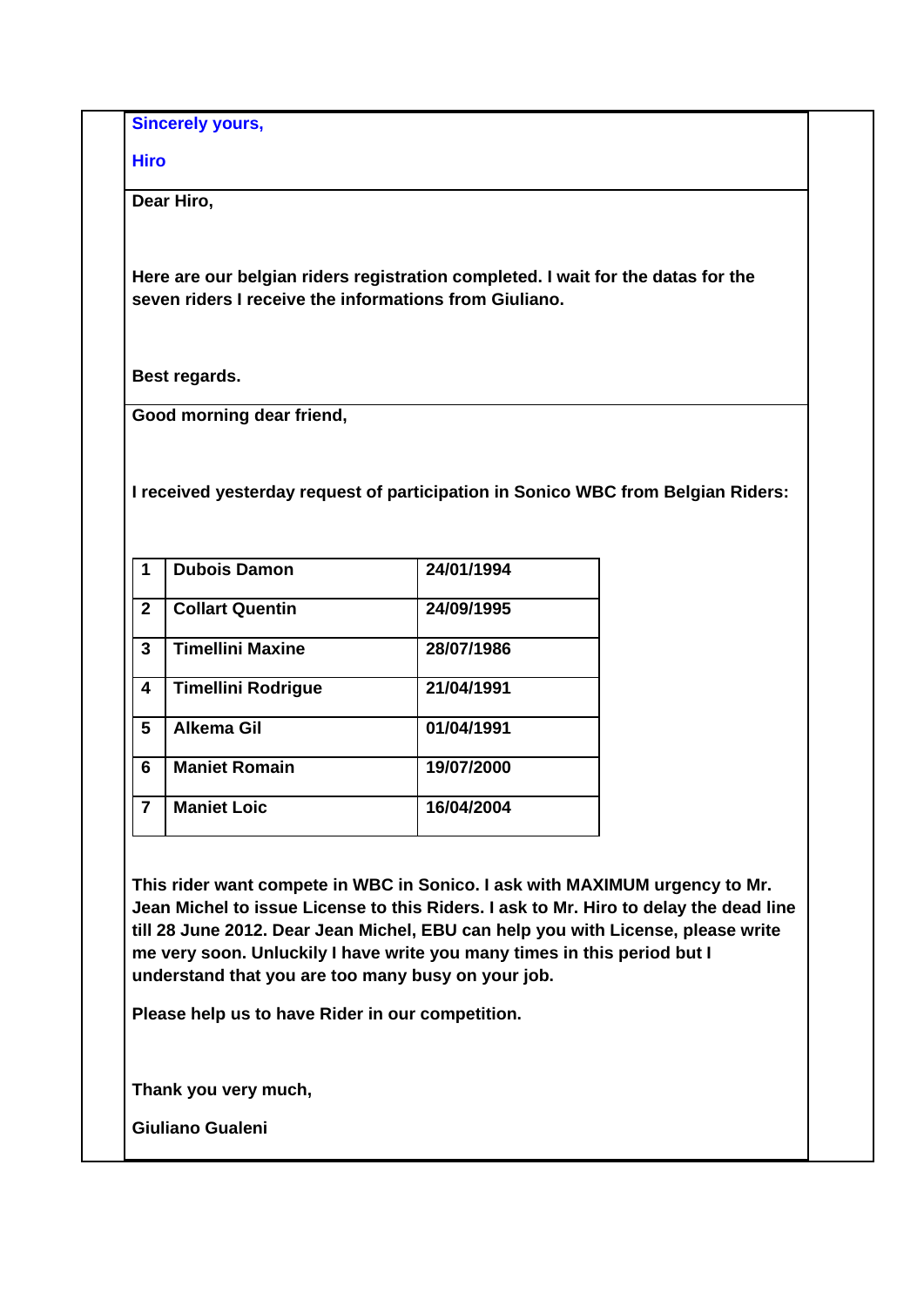**Dear Giuliano,**

**It is not first time like this. I do not see any special reason to extend the deadline. Belgium has to keep it.**

**Sincerely yours,**

**Hiro**

**Dear Jean-Michel,**

**We were glad to see Belgian riders in Scheibenberg and I hope they were satisfied with event of the EBC.**

**Concerning WBC:**

**All riders from Belgium are very welcome to have opened entrance in WBC 2012 series. You as our delegate are responsible to issue license for them. Please let me know you need any our advice or help anytime.**

**Best regards,**

**Libor**

**My dear Giuliano,**

**It's a great pleasure to have news from you again. Those riders have not send any asks or information to me until now. So, i will enjoy to registrate them , for your best organisation, as soon as i will get the complete information ( with photo) from them. So, i will be happy that 7 more riders will compete in Italy for WBC.**

**Friendly yours,**

**Jean-Michel**

**Dear Giuliano,**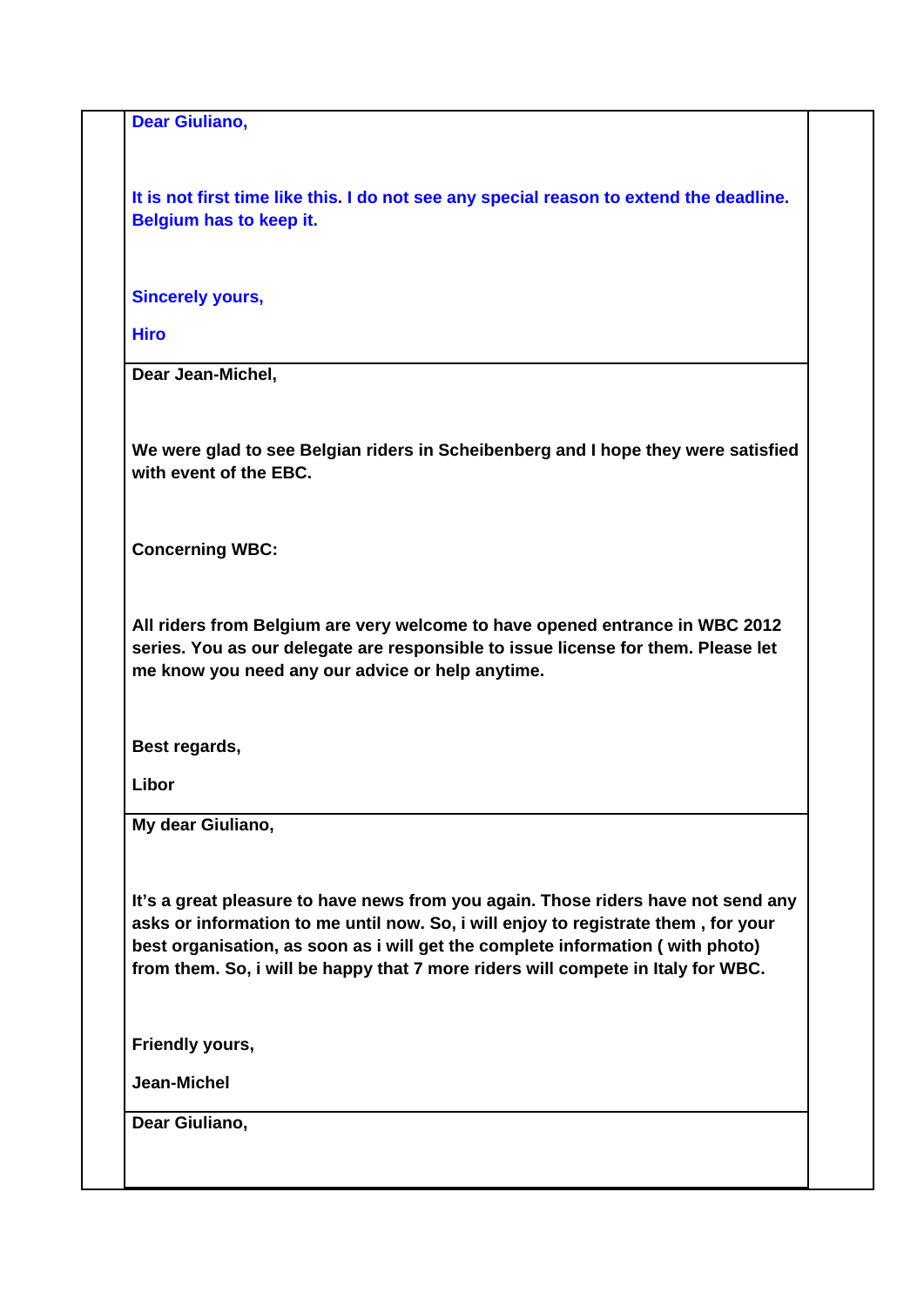|                         | Colson has no problem to issue it for them and he is waiting for their request. I<br>think situation is clear for now.                                                 |
|-------------------------|------------------------------------------------------------------------------------------------------------------------------------------------------------------------|
|                         |                                                                                                                                                                        |
| Libor                   |                                                                                                                                                                        |
| Dear Jean Michel,       |                                                                                                                                                                        |
|                         |                                                                                                                                                                        |
|                         | I am very happy to hear you. It's since a long time that I don't have contact with                                                                                     |
|                         | you. Are you well ? I hope to meet you soon. I write very soon to this people and<br>ask him to send you digital photo and data for license. I need ask you to be very |
|                         | fast, please, to issue this 7 new BIU License before the WBC dead line that is the                                                                                     |
|                         | 21 June 2012 at 24:00 o'clock. I send you data today or this evening.                                                                                                  |
|                         |                                                                                                                                                                        |
|                         | Thank you very much,                                                                                                                                                   |
| <b>Giuliano</b>         |                                                                                                                                                                        |
| <b>Dear Giuliano,</b>   |                                                                                                                                                                        |
|                         |                                                                                                                                                                        |
|                         | I will wait for the entry list with those 7 riders. I hope Jean-Michel will finish the                                                                                 |
|                         | entry before the deadline. Then no problem.                                                                                                                            |
|                         |                                                                                                                                                                        |
| <b>Sincerely yours,</b> |                                                                                                                                                                        |
| <b>Hiro</b>             |                                                                                                                                                                        |
|                         |                                                                                                                                                                        |
|                         | <b>PORTUGAL</b>                                                                                                                                                        |
|                         |                                                                                                                                                                        |
| Dear Hiro.              |                                                                                                                                                                        |
|                         |                                                                                                                                                                        |
|                         | Yesterday we contacted with a rider from PORTUGAL, to compete in the race only                                                                                         |
|                         | Igualada R-2. In Portugal there is not delegate or anything.c We are making with                                                                                       |
|                         | Libor license from EBU. We help and probably also with entry List                                                                                                      |
| <b>REgards</b>          |                                                                                                                                                                        |
|                         | <b>Administración BAC / BUE</b>                                                                                                                                        |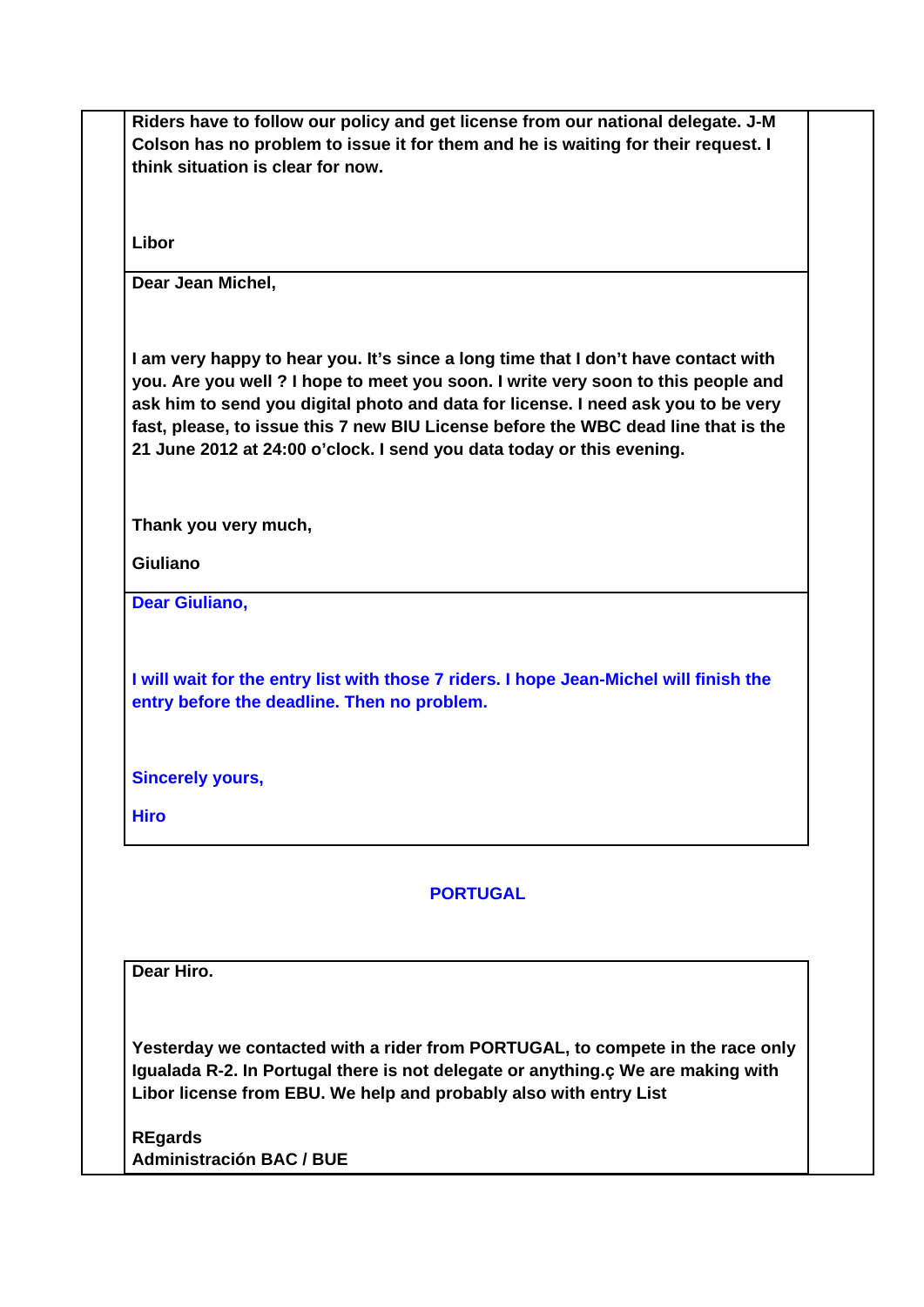**BikeTrial Associació Catalana** 

**BikeTrial Unión Española**

**Dear Angel,**

**We have the delegate in Portugal as below. I gave the list to BAC and the organizer in Feb. Therefore I cannnot accept to issue the license without making contact from the rider to the delegate. This should be try first. Issuing license from BIU or EBU is the last choice in the case of the delegate does not work for the rider..**

**PORTUGAL "Jorge Ferreira Biketrial Portugal" Rua Calouste De Gulbenkian N. 419. RC 4800-257 Guimaraes - Portugal "Tel: 965 430 211 jorge.e.ferreira@sapo.pt guimaraes@bikezone.pt"**

**Sincerely yours,**

**Hiro**

**Hello!** 

**In fact he's this person who wants to compete, but I understand it makes no real function in Portugal. I offer licenia EBU or need it done in Portugal as a delegate. I inform you.**

**Administración BAC / BUE BikeTrial Associació Catalana** 

**BikeTrial Unión Española**

**Dear Angel,**

**Then, advice him to issue license by himself. If no, he has to contact to EBU. Issuing license of BAC or BUE is not right solution.**

**Sincerely yours,**

**Hiro**

**Dear Libor,**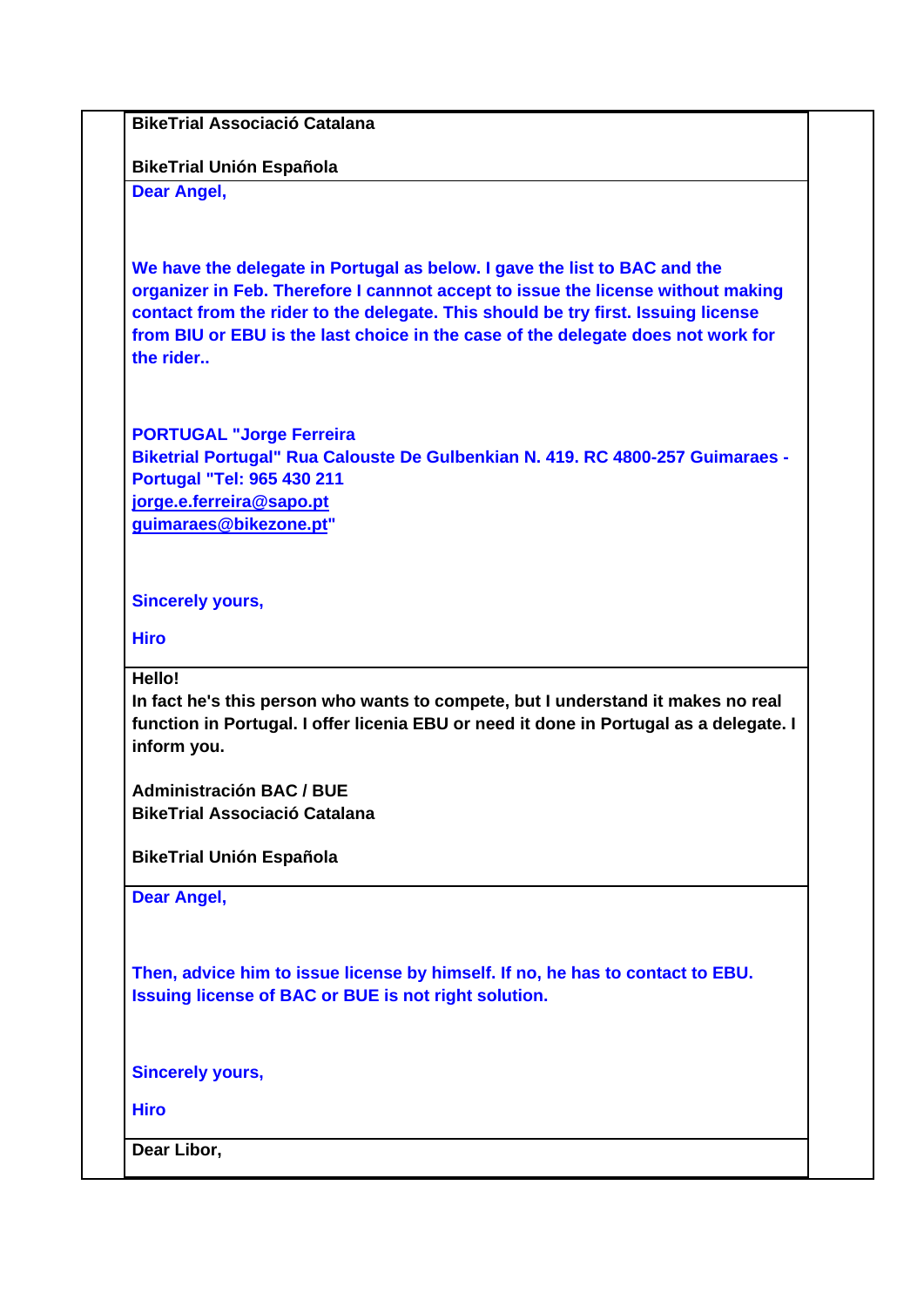**I enclose the license document for EBU, Jorge Ferreira of Portugal, to participate in the WBC12 ..**

**It's OK?** 

**Please say me what their license number. to help her for complete Entry List! THANKS**

**Angel, I'll check it tomorrow morning. LM**

#### **CATALONIA**

**Dear Hiro and Libor**

**David Pastorino, rider from Spain has make us an application that he created in Google Maps, where you can see the locations of parks, interesting places and also training in natural terrain. If you have Google or Gmail account, you can add new places and parks, it's easy! or if you don't have that account , tell us the location and we'll add it! Please, tell all the delegates, is a good tool!**

**(sorry the address is too long to put here. Hiro)**

**Administración BAC / BUE BikeTrial Associació Catalana**

**BikeTrial Unión Española**

**Dear Angel,**

**Please let me know what is an actual update of this your idea. I do like it too much! What do you suggest?**

**LM**

**Dear Friends,**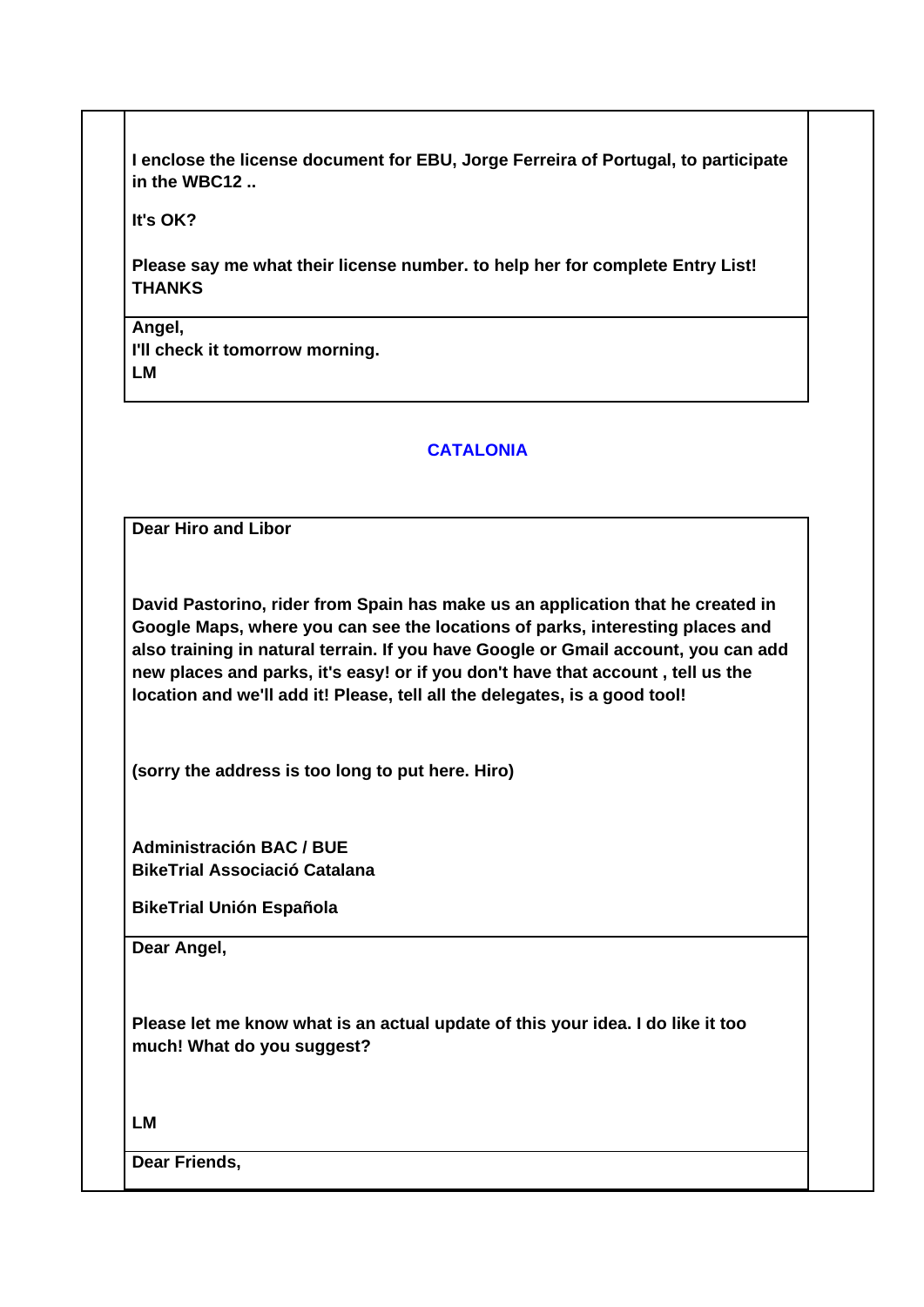**this map is very good. We must insert it in the new EBU web site when will be ready before December. Don't stop this project. I send you some data from Italy very soon.**

**Giuliano**

**Super!**

**LM**

**Dear,**

**Hello, you've seen the map? understand the operation? Anyone with google or gmail account, can add locations. The problem is that.. a bad person, can delete all ..** 

**You would comment first with all delegates.**

**Administration BAC / BUE**

### **News No. 023 dated 20/06/2012**

**SWEDEN**

**Yesterday, we sent you the results of Swedish biketrial championship R3. Here is a comment from Libor.**

**Dear Hiro and Libor** 

**Last weekend was held for the first time national championships in all three types of trial in the same area at the same time in Sweden. The event called "TrippelTrial" had 32 competitors in Biketrial, 34 in MC and 17 in ATV. All categories had one lap on Saturday and one lap on Sunday. When the boys and girls not competed, they and their minders helped the others as observers. Unfortunate was it a very rainy weekend, almost like the wolds in Japan in -05. But we had no rain for a couple of hours in Saturday evening when all riders, minders and staff had a barbecue, and also some clear sky during the Biketrial comp. I'll attach the results from the biketrial comp.** 

**See you soon Yours**